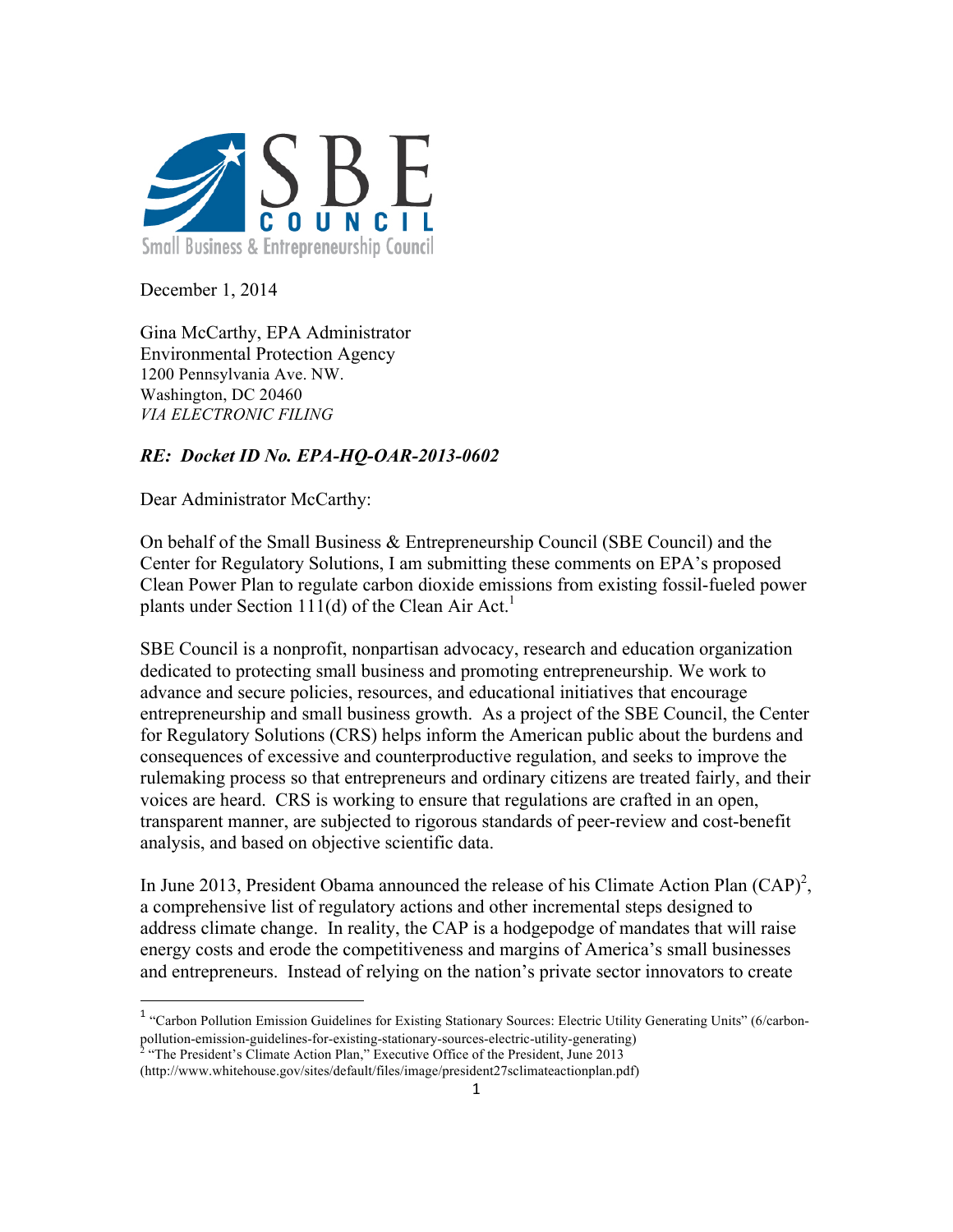jobs and new technologies to increase domestic energy supplies and drive energy efficiency, the President's intrusive top-down approach will harm innovation while failing a basic cost-benefit test for small businesses. The new and unwarranted layers of excessive regulation will negatively affect SBE Council's diverse membership.

The CAP's core policies will act as a massive new tax that, over time, will cripple many small firms' ability to invest, create new job opportunities, and revive the stagnant U.S. economy. The centerpiece of the CAP is EPA's Clean Power Plan (CPP), a new federal mandate to address carbon dioxide emissions from existing fossil-fuel fired power plants. After a thorough review of the CPP, SBE Council and CRS believe the wisest course of action is for EPA to withdraw the proposed rule and abandon its costly agenda to regulate carbon dioxide under the Clean Air Act.

The reasons for our position are straightforward. EPA's proposed rule:

- Is illegal, stretching far beyond the narrow boundaries of Section 111(d) of the Clean Air Act;
- Imposes high costs for no meaningful benefits. Electricity will be more expensive for small business owners and entrepreneurs, which will slow economic growth, harm competitiveness, and destroy jobs. There will be no effect on global temperatures and climate change; and
- Threatens the reliability of the nation's bulk electric power system, which raises the prospect of blackouts and brownouts, which can in turn increase operating expenses and uncertainty, as well as reduce output and revenues.

### **The Clean Power Plan Is Illegal**

<u> 1989 - Johann Stein, fransk politik (d. 1989)</u>

Under the CPP, EPA has proposed to require states to submit implementation plans that meet certain performance standards, or, in EPA's parlance, "goals." But make no mistake; they are hardly goals: they are *mandates* that will effectively re-engineer the nation's electric power grid. Overall, the states must reduce carbon emissions 30 percent below 2005 levels by 2030.

Pursuing this outcome is a quixotic endeavor, if only because there is no commercially available technology to reduce carbon emissions from existing power plants.<sup>3</sup> To get around this obstacle, EPA chose to define and apply the "best system of emission reduction" (BSER)—the technological performance standard delineated in Section 111 —using so-called "outside the fence" measures.

<sup>&</sup>lt;sup>3</sup> See, e.g., testimony by J. Edward Cichanowicz before the House Subcommittee on Energy and Power, November 14, 2013 (http://docs.house.gov/meetings/IF/IF03/20131114/101482/HHRG-113-IF03-Wstate-CichanowiczJ-20131114.pdf)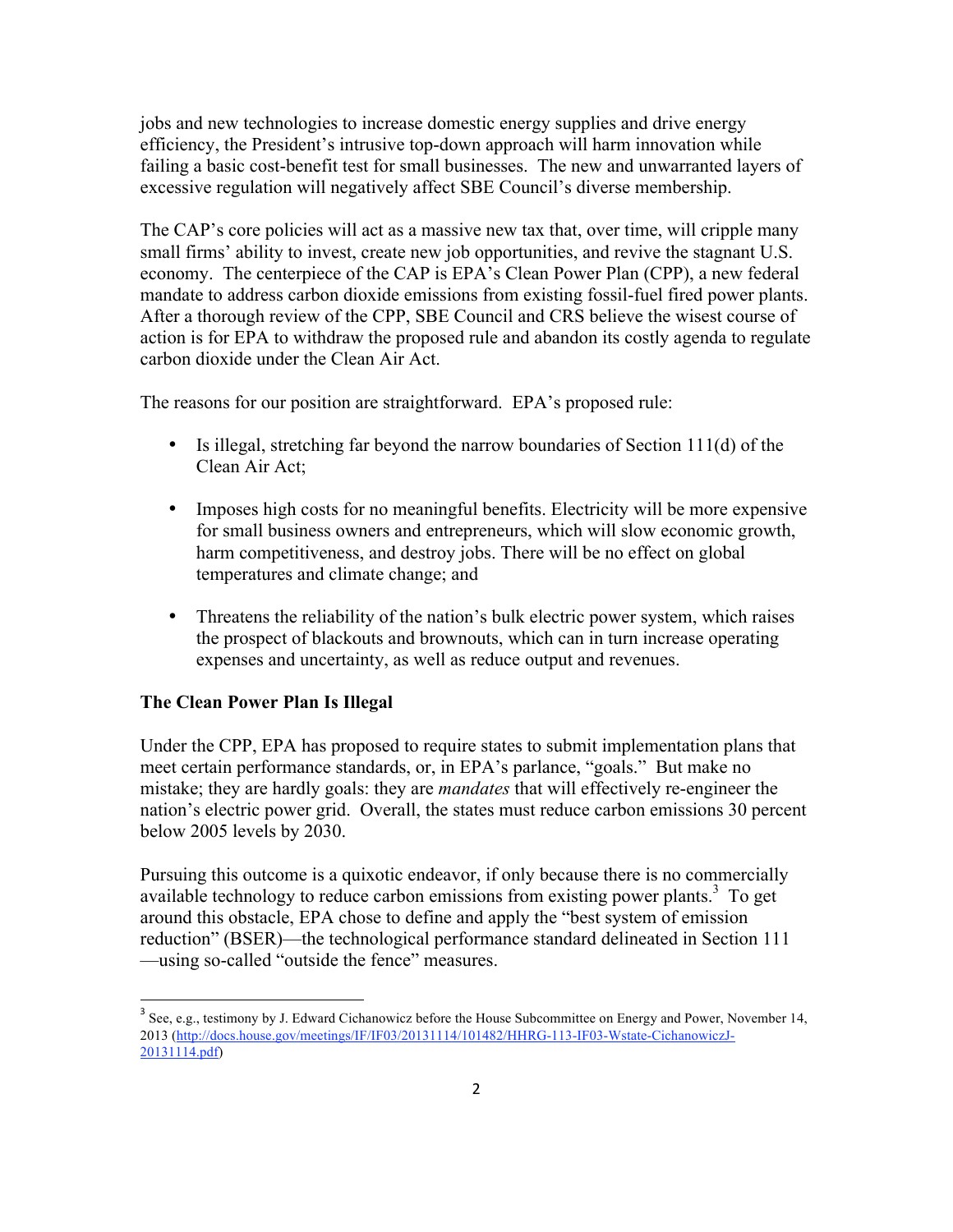In other words, instead of establishing BSER based on what is technologically feasible and available—i.e., heat-rate efficiency improvements at existing fossil-fuel fired power plants—EPA is forcing states to make draconian emissions reductions under a complicated set of four "building blocks." They include: 1) heat rate improvements; 2) higher utilization of natural gas combined cycle power plants; 3) increases in renewable energy; and 4) greater demand-side energy conservation.

Aside from building block 1, these other extreme measures fall well outside the scope of EPA's authority under the Clean Air Act. EPA appears more interested in furthering the President's climate change legacy than following the law. As Clean Air Act attorneys Peter Glaser, Carroll W. McGuffey, III, and Hahnah Williams Gaines recently explained:

EPA's proposal is unprecedented in the 40-year history of the Section 111 performance-standards program, both in its severity and in its conceptual underpinnings. Before now, the agency has always formulated Section 111 standards based on what have come to be referred to as "inside-the-fence" measures—cost-effective actions that can be undertaken at the regulated facility itself, such as installing pollution controls. When it comes to controlling carbon dioxide emission from coal generators, however, EPA obviously did not think that inside-the-fence measures would yield a sufficient level of emission reductions. EPA has conceded that the only feasible inside-the-fence measure for reducing coal-plant carbon dioxide emissions is improving the efficiency of the combustion process. But even under EPA's highly aggressive assumptions as to the efficiency gains existing generators can hypothetically make, the result is only a six percent reduction in carbon dioxide emissions, which is far short of the President's carbon goals.<sup>4</sup>

The view of Glaser et al.—that EPA's beyond-the-fence-line approach is unlawful—is shared by 18 states. In a white paper on  $111(d)$  released earlier this year<sup>5</sup>, 17 state attorneys general and a top state environmental regulator wrote:

Such proposals, often offered as ways of providing "flexibility," do not conform to the limitations Congress has placed on EPA in the Clean Air Act... Simply put, EPA lacks statutory authority (and is limited by its own regulations) to issue emission guidelines seeking reductions of CO2 emissions from coal-based EGUs in a manner based on something other than an adequately demonstrated reduction system for such EGUs.

<sup>4</sup> "EPA's Section 111(d) Carbon Rule: What if States Just Said No?" By Peter Glaser, Carroll W. McGuffey, III, and Hahnah Williams Gaines; November 2014 white paper for the Federalist Society.<br><sup>5</sup> "Perspective of 18 States on Greenhouse Gas Emission Performance Standards for Existing Sources under § 111(d) of

the Clean Air Act" (http://www.americaspower.org/sites/default/files/AG%20White%20Paper.pdf). Signed by the following states: Nebraska, Michigan, Oklahoma, Alabama, Alaska, Arizona, Florida, Georgia, Kansas, Kentucky, Montana, North Dakota, Ohio, South Carolina, South Dakota, West Virginia, Wisconsin, and Indiana.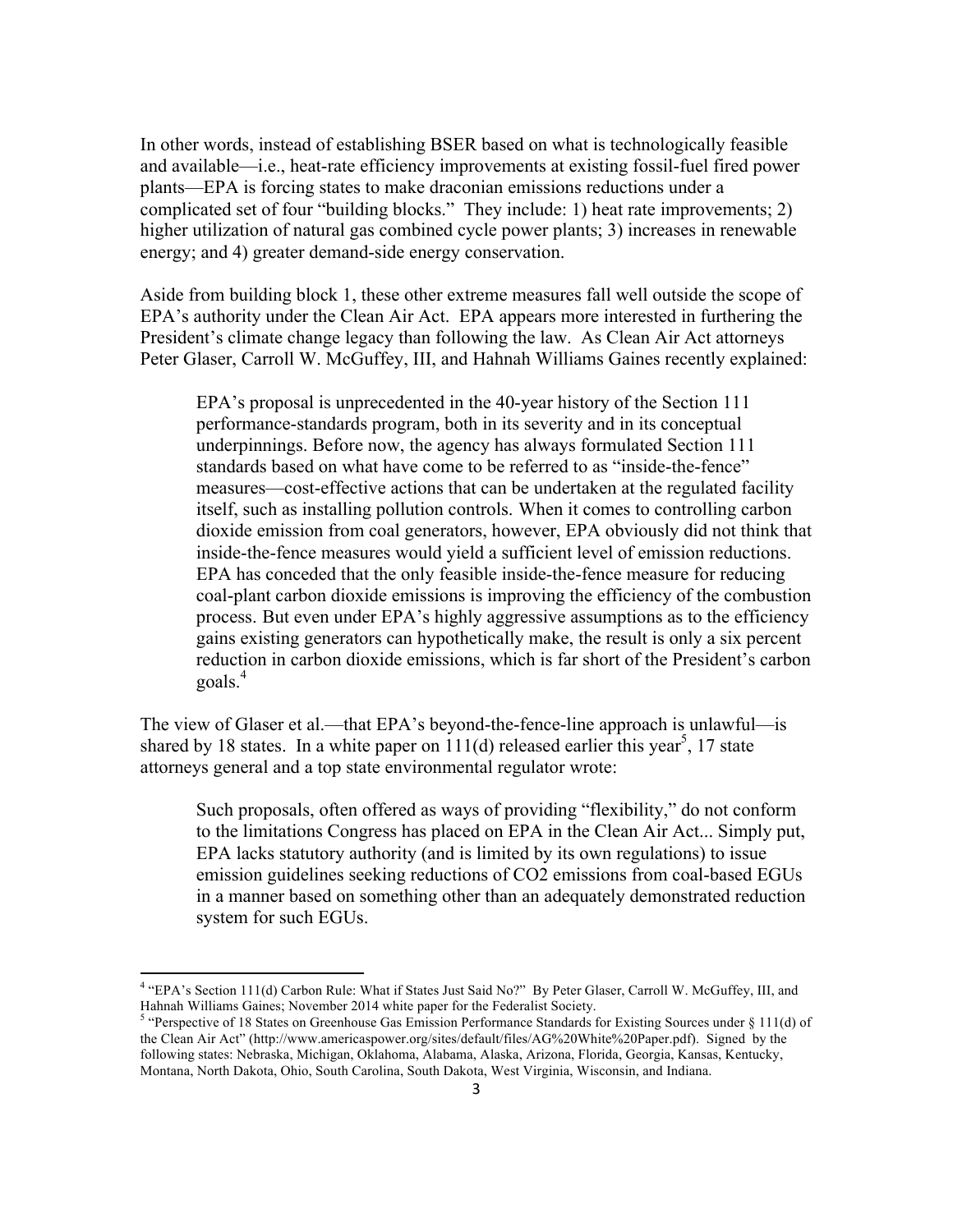From a legal perspective, then, the CPP is fatally flawed and beyond repair, and for this reason alone, EPA should withdraw the proposal.

### **All Cost, No Benefit**

<u> 1989 - Johann Stein, fransk politik (d. 1989)</u>

Even if the CPP followed what the CAA prescribes and allows, the proposal still needs to be abandoned because it fails a basic cost-benefit test. The costs of the proposal on consumers and small businesses are substantial, while the direct benefits are essentially non-existent.

According to a recent study conducted by NERA Economic Consulting, the CPP would raise electricity prices by as much as 17 percent between 2017 and 2031, depending on which building blocks are available for compliance.<sup>6</sup> The proposal could also force the retirement of as much as 169 gigawatts (GW) of coal-fired capacity, on top of the 60 GW projected to close because of, principally, EPA's Mercury and Air Toxics Standards  $(MATS)$  regulation<sup>7</sup>. The CPP and MATS would decimate the nation's coal fleet, shutting down roughly two-thirds of its existing capacity. Overall, NERA found, the CPP would impose about \$366 billion in costs on the U.S. energy system between 2017 and 2031.

Higher energy costs impose disproportionate economic impacts on small business owners, as electricity costs often constitute a small firm's biggest expenses. Consider Bob Farber, president of Quality Perforating Inc., a manufacturer of pierced coils, sheets and components, in Scranton, PA. As Farber observed, "For a business like ours, electricity is probably our biggest fixed cost because all our machines are electric."<sup>8</sup> Small business owner Todd Westby expressed similar concern in the *International Business Times*: "Electricity prices are a big concern for me. And on a tight budget, I can only account for so much to go toward the electricity bill before I have to pass this cost onto my customers."9 This reality is shared by most SBE Council members.

Along with higher energy costs, the CPP would destroy jobs, particularly in the coal industry. According to an analysis by Eugene Trisko, counsel to the United Mine Workers of America, the CPP would destroy 187,000 direct and indirect jobs. As Trisko noted before the Pennsylvania legislature earlier this year:

<sup>6</sup> "Potential Energy Impacts of the EPA Proposed Clean Power Plan," by NERA Economic Consulting, October 2014 (http://www.americaspower.org/sites/default/files/NERA\_CPP%20Report\_Final\_Oct%202014.pdf)

<sup>7</sup> "Planned coal-fired power plant retirements continue to increase," Energy Information Administration, March 20, 2014 (http://www.eia.gov/todayinenergy/detail.cfm?id=15491)

<sup>&</sup>lt;sup>8</sup> "Higher electric costs particular shock to small businesses in 1 Q," *Scranton Times-Tribune*, May 25, 2010 (http://thetimes-tribune.com/news/business/higher-electric-costs-a-particular-shock-to-small-businesses-in-1q-1.810236)

<sup>9</sup> "For Small Businesses, Now Is the Time for Coal," by Todd Westby, *International Business Times*, May 8, 2012 (http://www.ibtimes.com/small-businesses-now-time-coal-705731)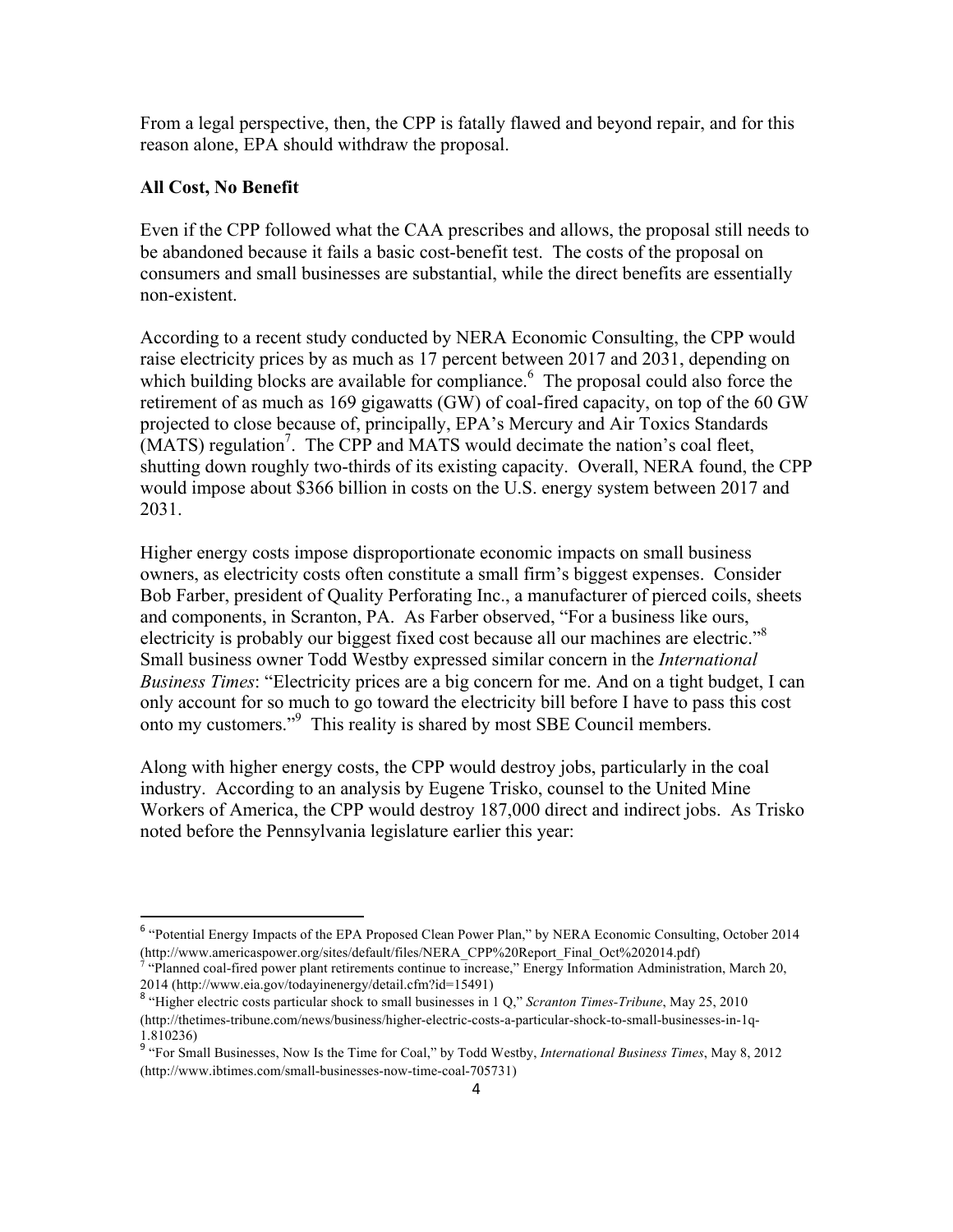These are OUR jobs. These are the jobs of the coal miners, the utility workers, the boilermakers, the railroad workers, and the related folks in the community who depend on those very high-wage, high-skilled jobs. These are jobs that typically pay \$80, \$90, \$100,000 dollars a year. You do send your children to college on these jobs."<sup>10</sup>

With so much economic hardship imposed by one rule, the question arises as to what the benefits, if any, will be. EPA Administrator Gina McCarthy pledged that EPA's carbon mandates will "protect the health of our families and future generations." Yet McCarthy has also said that unilateral action to address global climate change will have minimal effect. As she told the House Energy and Commerce Committee, "I think what you're asking is can EPA in and of itself solve the problems of climate change. No we cannot."<sup>11</sup> Yet it appears that EPA is acting as if it can do just that. But such breathtaking overreach can only fail. The International Brotherhood of Boilermakers put it best: "The unilateral destruction of the American coal industry will not solve global climate change."<sup>12</sup>

By the same token, re-engineering the nation's electric grid will not "solve" global climate change, either. Marlo Lewis of the Competitive Enterprise Institute recently pointed out that, according to MAGICC, a climate model developed with EPA support, "the Clean Power Plan would avert less than two-hundredths of a degree Celsius of warming by  $2100$  — an effect too small to be measured or verified.<sup> $13$ </sup>

#### **Threat to Reliability**

<u> 1989 - Johann Stein, fransk politik (d. 1989)</u>

Consumers and small businesses *can* measure and verify when the lights go out—and that is exactly what could happen under the CPP. The North American Electric Reliability Corporation (NERC), the non-profit entity established by Congress to oversee the reliability of the bulk power system, recently conducted a reliability impact study of the CPP. NERC concluded that the CPP "introduces potential reliability concerns that are more impactful than prior environmental compliance programs due to the extensive impact to fossil-fired generation."

NERC questioned many of the assumptions EPA used to support its economic impact analysis of the CPP. For instance, NERC said EPA's assessment of the potential coal plant retirements due to the CPP could be "conservative," and that, if EPA's assumptions

<sup>&</sup>lt;sup>10</sup> Statement by Eugene Trisko, Counsel, United Mine Workers of America, before the Pennsylvania Senate Environmental and Energy Resources Committee, June 27, 2014<br>(http://environmental.pasenategop.com/files/2014/06/Trisko-Testimony.pdf)

<sup>&</sup>lt;sup>1</sup> "Rep. Pompeo Questions Administrator McCarthy on Obama Climate Plan," by Marlo Lewis, GlobalWarming.Org, September 18, 2013 (http://www.globalwarming.org/2013/09/18/rep-pompeo-questions-epa-administrator-mccarthyon-obama-climate-plan/).<br><sup>12</sup> "Boilermakers say new EPA regs will destroy coal industry," Press release, September 20, 2013

<sup>(</sup>http://www.countoncoal.org/assets/files/IBB\_Statement\_on\_EPA\_Regs.pdf)

 $^{13}$  "How Unlawful Is EPA's Clean Power Plan?" by Marlo Lewis, GlobalWarming.Org, October 6, 2014 (http://www.globalwarming.org/2014/10/06/how-unlawful-is-epas-clean-power-plan/).